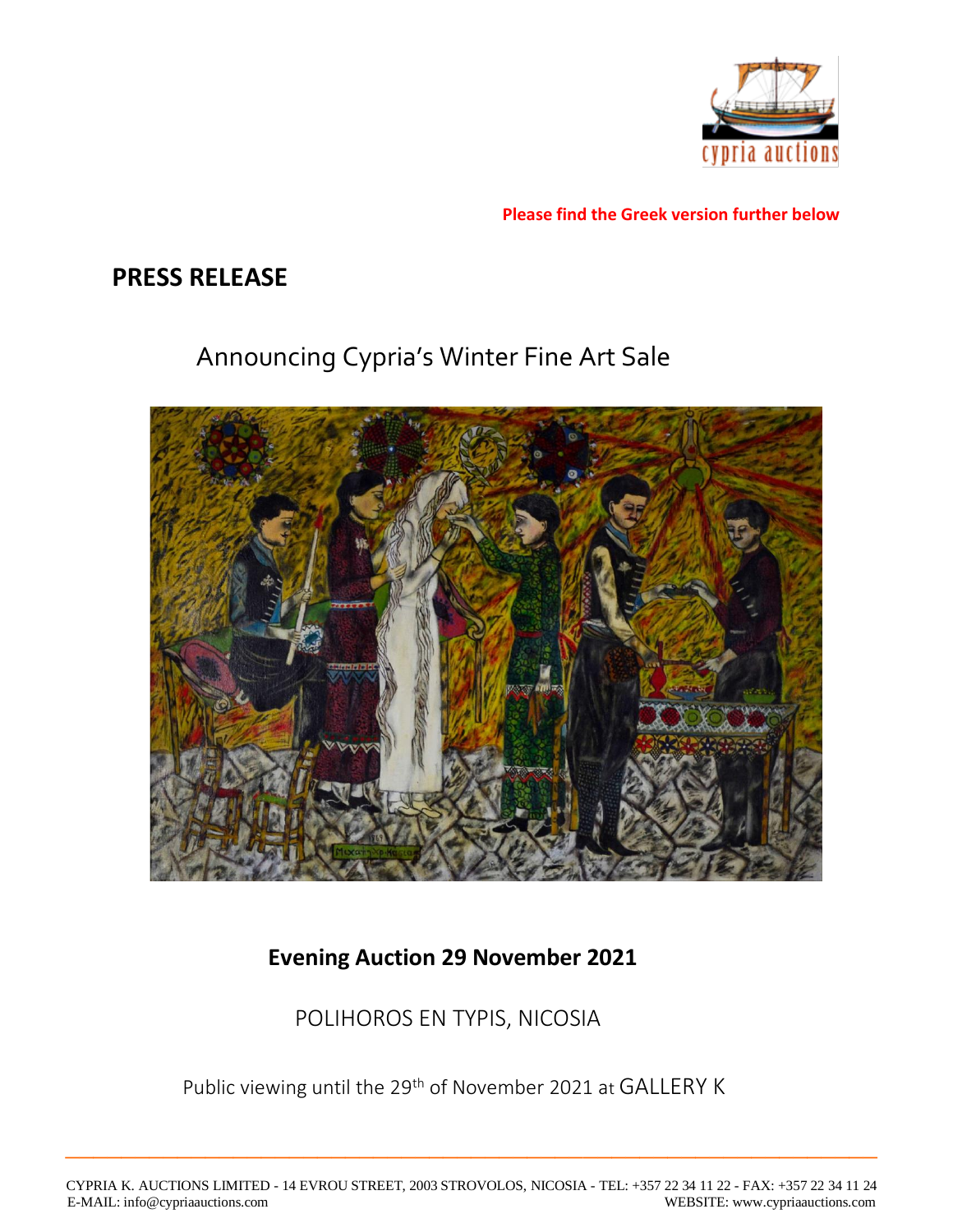

NICOSIA, 17 NOVEMBER 2021 – The *Old Marriage Custom* by Michael Kashalos (1885- 1974) is a captivating painting by the most celebrated Cypriot primitive artist of the  $20<sup>th</sup>$ century. "I love this painting of Michael Kashalos like I love everything authentic and inimitable. His canvas offers us the experience of a memory precisely captured and yet ethereal and utterly seductive, "says Ritsa Kyriacou Managing Director of Cypria.

The fascinating *Old Marriage Custom* (estimated value €22 000 – 35 000) is among the artworks expected to command top interest at Cypria's Winter 2021 Fine Art Auction. The evening sale will be held on the 29<sup>th</sup> of November at Polihoros En Tipis in Nicosia.

The sale brings to the market a total of 146 offerings including seminal artworks by Cypriot, Greek and European Artists from the 19<sup>th</sup> Century to in-demand contemporaries working today. The superb collection includes also ceramics, rare maps and editions. The entire collection is currently on display at Gallery K and will remain open to public viewing until the 29<sup>th</sup> of November. The sale will be live streamed worldwide through the international art sale platform [www.invaluable.com](https://www.invaluable.com/auction-house/cypria-auctions-45o5wr14s7) giving investors the opportunity to place on-line bids.

Expected to draw enthusiastic bidding is also an extremely rare and immensely beautiful 18<sup>th</sup> century Crucifix (estimated value €25 000 – 40 000), which once crowned the iconostasis leading to the altar of a Greek parish church most likely in Asia Minor. The valuable artefact from the Greek Orthodox world is a piece of art in its own right and the highest-priced artwork of the auction.

Highlights also include *Pichet et Pommes* (estimated value €8 000 – 12 000) by the great French painter Jean Souverbie (1891-1981), and *Still Life with Lobster* (estimated value €7 000 – 12 000) by Pericles Pantazis, one of the most important Greek Impressionists of the 19th century. *A Game of Chess* (estimated value €4 000 – 6 000) by renowned British painter Terry Frost is a fascinating painting which Frost rendered in condensed form skilfully manipulating his blue and black colours to create abstraction.

Among artworks expected to command top interest is a beautiful still life by Telemachos Kanthos (1910 – 1993) titled *White Cloth, Fruit in a Clay Pot* (est. €4 500 – 7 000) and the *Sitting Woman* (est.  $\epsilon$ 4 000 – 6 000) a fascinating cubist composition with clear lines by renowned Christoforos Savva. *In the Arena N1* (est. €5 000 – 7 500) by Apostolos Yayannos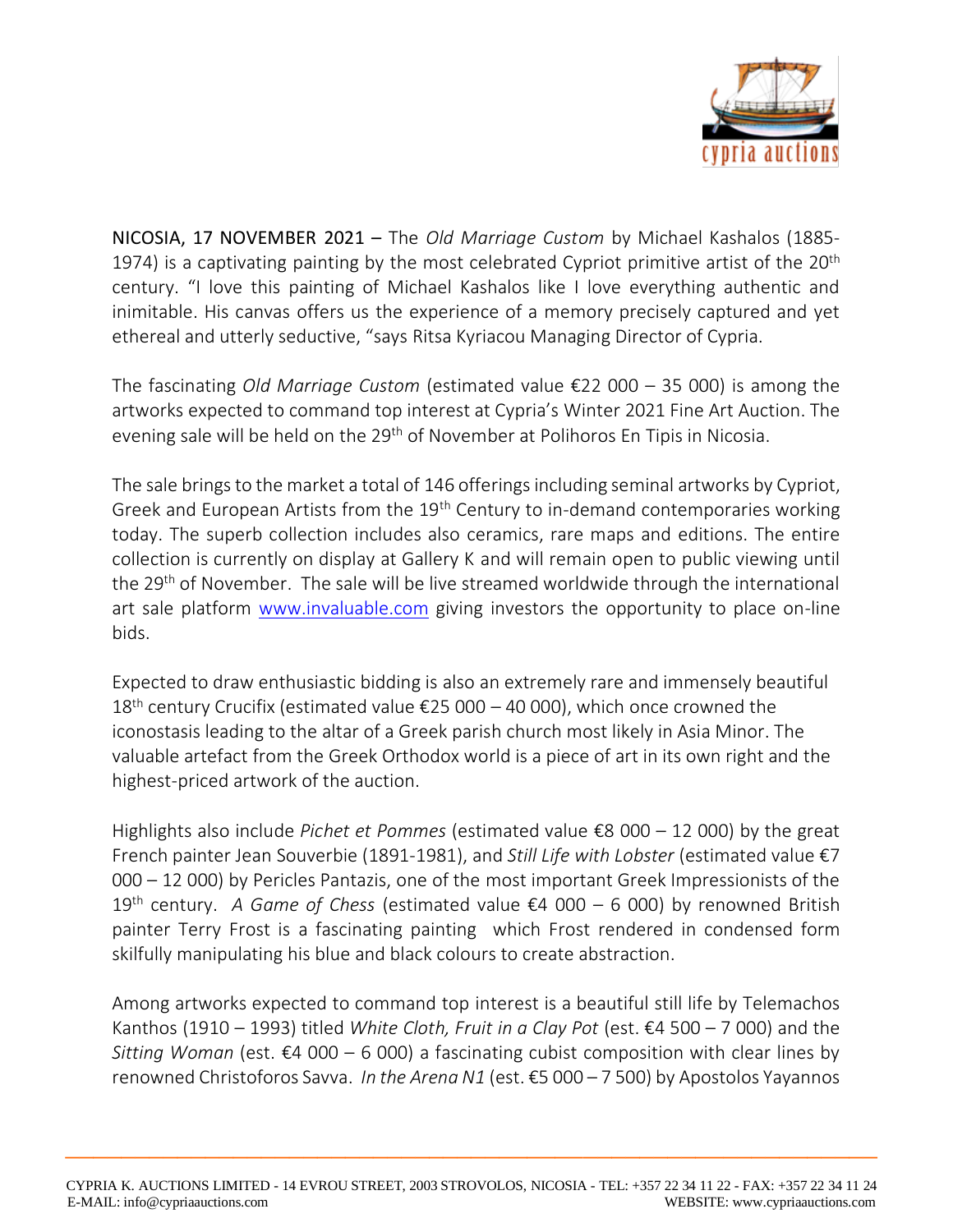

and *Figures in Red* by Dimitris Mytaras (est. €6 500 – 10 000) are also expected to fascinate collectors with their imaginative motifs.



#### **HIGHLIGHTS**

*Greek Iconostasis Crucifix – Circa 1750*, Gesso, gold leaf and golden polish on wood, 155 x 127 x 10 cm, Provenance: Christie's London, Private Collection UK (estimated value €25  $000 - 40000$ 

The sale's highest-priced piece of art and the ultimate collector's piece is an extremely rare and immensely beautiful 18<sup>th</sup> century Crucifix (estimated value  $\epsilon$ 25 000 – 40 000) which once crowned the iconostasis leading to the altar of a Greek parish church that was most likely located in Asia Minor. The lifeless body of Christ on the cross is surrounded by the apocalyptic personifications of the Evangelists on the trefoil finials, holding the Gospels. The Crucifix is framed by extensive carved wooden artwork with intertwining gilded foliage with dates and palmettes strongly alluding to the Greek iconographic and stylistic characteristics of 18<sup>th</sup> Century Asia Minor.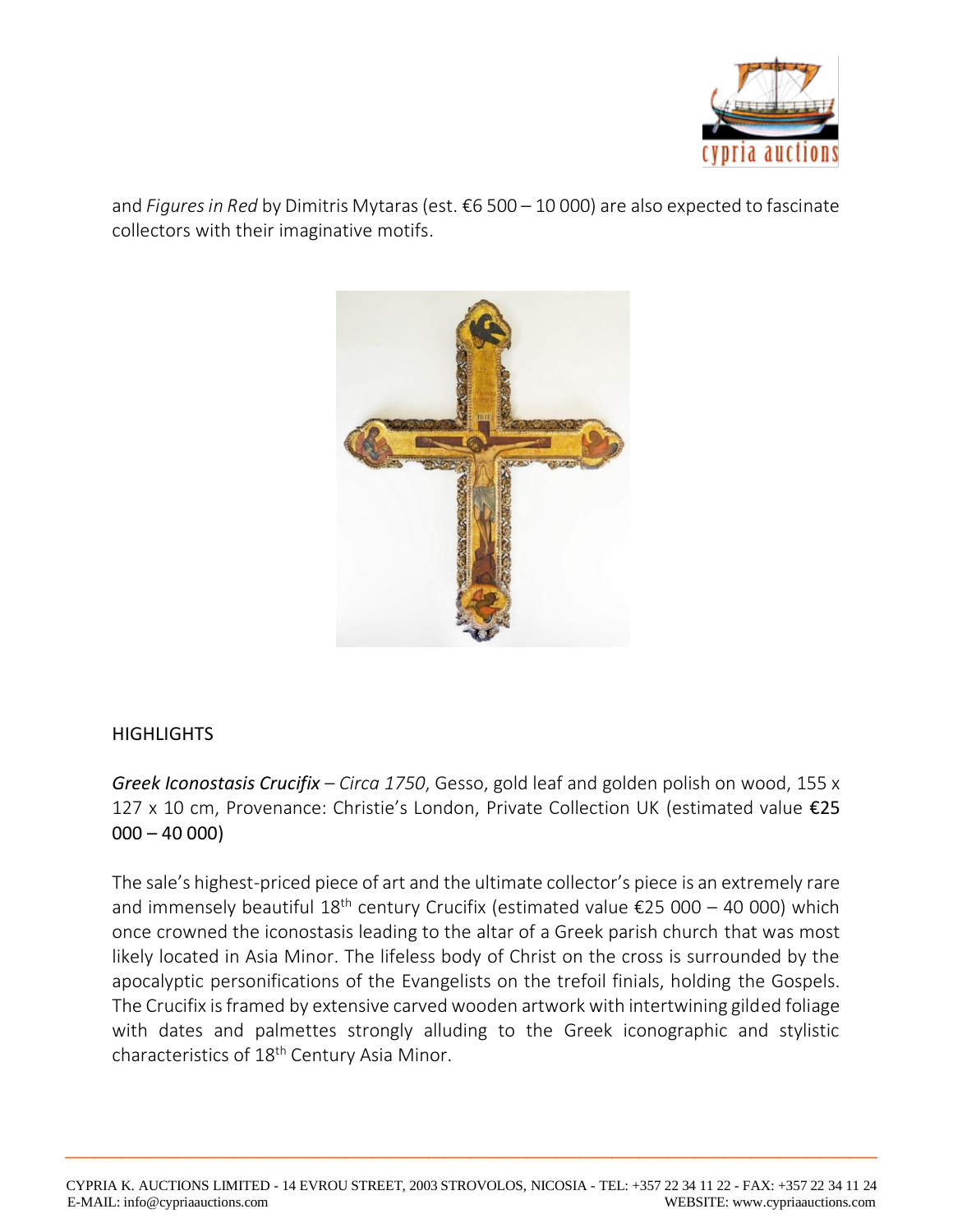

*Old Marriage Custom* - Michael Kashalos (1885-1974) oil on canvas 72 x 102 cm (estimated value €22 000 – 35 000)

Kashalos is noted for the spontaneity with which he creates floating figures on flat surfaces. His subject matter is 20<sup>th</sup> century rural Cyprus. He approaches it with an intention to organise it into a social experience while his artistic instinct leads him to pursue that which is always magically hidden and evasive. In *Old Marriage Custom* he approaches his subject matter through the religiosity that is created by the outwardly figure of the white bride. The red lines, which "simulate" the visual path of light emitting from the lamp on the ceiling seem to de-materialize space elevating the composition to an ethereal plane. A certain "quietness" imbues the painting with an element of intimacy making it perhaps one of the best of the *Old Marriage Customs* paintings of Kashalos.

*Pretty Woman* – Dimitris Mytaras (1934-2017) *acrylic* on canvas, 100 x 100 cm (estimated value €9 000 – 15 000)

The seductive *Pretty Woman* rates high among artworks expected to draw enthusiastic bidding at the auction. The coexistence of contradictory elements, which is characteristic of Mytaras is skilfully mastered in this painting through the enchanting female figure and the dragon laying entwined in each other's arms. The artist's lush, explosive colour adds to the intensity of his subject matter. The ensuing paradoxicality of the composition gradually loses its coarseness as the viewer becomes all the more enraptured in the gentle and joyous embrace of woman and dragon.

*Pichet et Pommes* – Jean Souverbie (1891-1981) oil on canvas, 47 x 38.5 cm, Provenance: Christie's London, Private Collection UK (estimated value €8 000 – 12 000)

During his lifetime Souverbie has been one of France's most important artists. He left behind him a powerful and abundant work. Many of his paintings are kept in museums in Europe and the United States. In the 1920s Souverbie turned toward cubism, influenced mostly by the work of Braque. Close inspection of *Pichet et Pommes*, which Souverbie painted in 1963 reveals the painter's cubist influences and suggests that Souverbie organised his composition to emphasize the dramatic effect between objects and dimensions. The muted colours of the background are in contrast with the intensity and depth of the greens in the complex arrangement creating an atmospheric perspective and imbuing the painting with a mystical quality.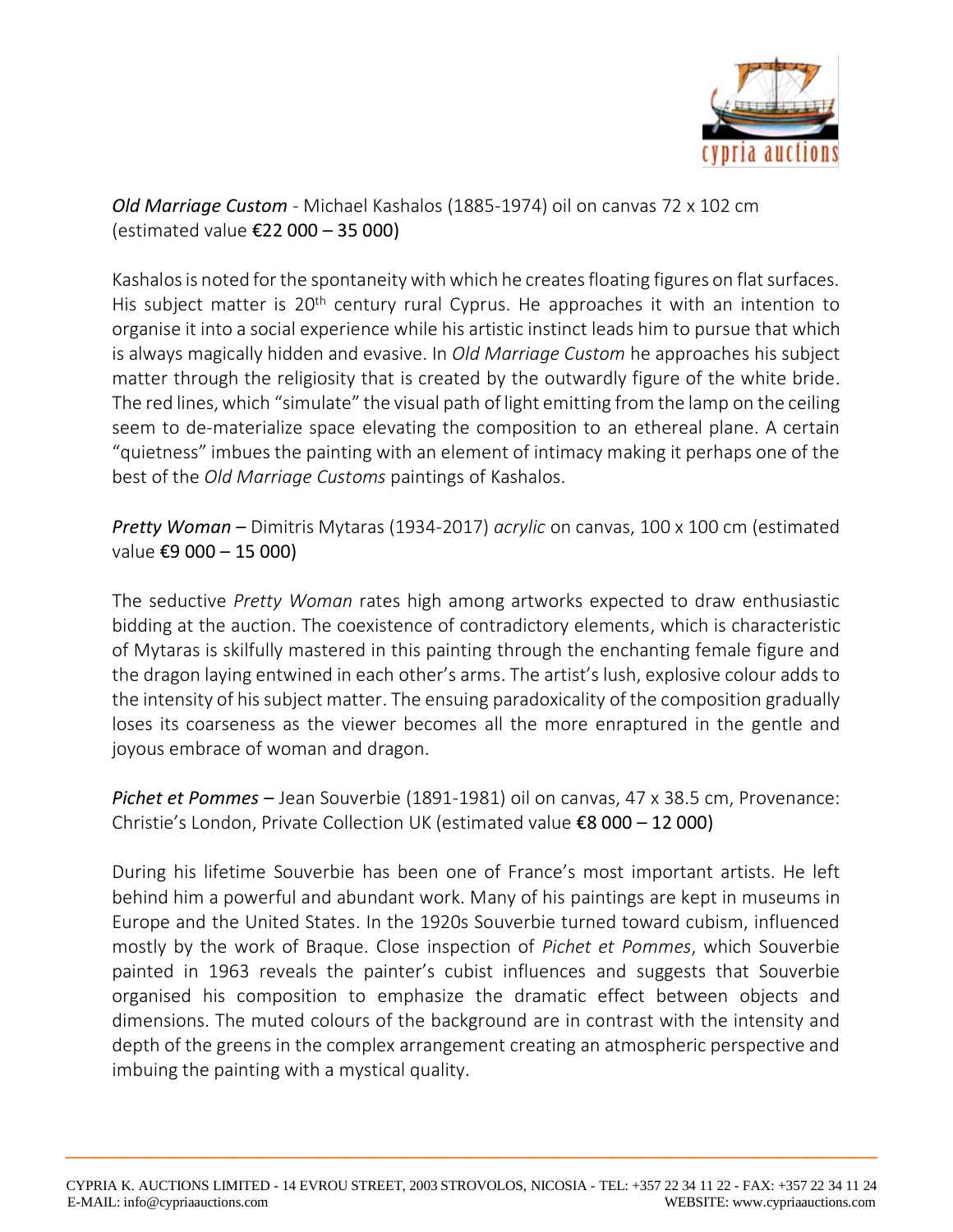

*Still Life With Lobster* – Pericles Pantazis (1849-1884) watercolour on paper, 35.5 x 50 cm (estimated value €7 000 – 12 000)

In 1872 Greek impressionist Pericles Pantazis settled in Brussels where he became friends with Guillaume Vogels. Pantazis's creative work includes scenes from daily life, still lifes, portraits and landscapes which reflect the artistic trends of the 19<sup>th</sup> century. The postimpressionistic *Still Life with Lobster* fascinates the viewer with its exquisite colour gamut. The painter's lush colour and quick brush strokes create a dance-like movement that permeates the entire composition. His renaissance-like gentle manipulations of greens and yellows create a feeling of floating upward rendering the composition in mysterious light.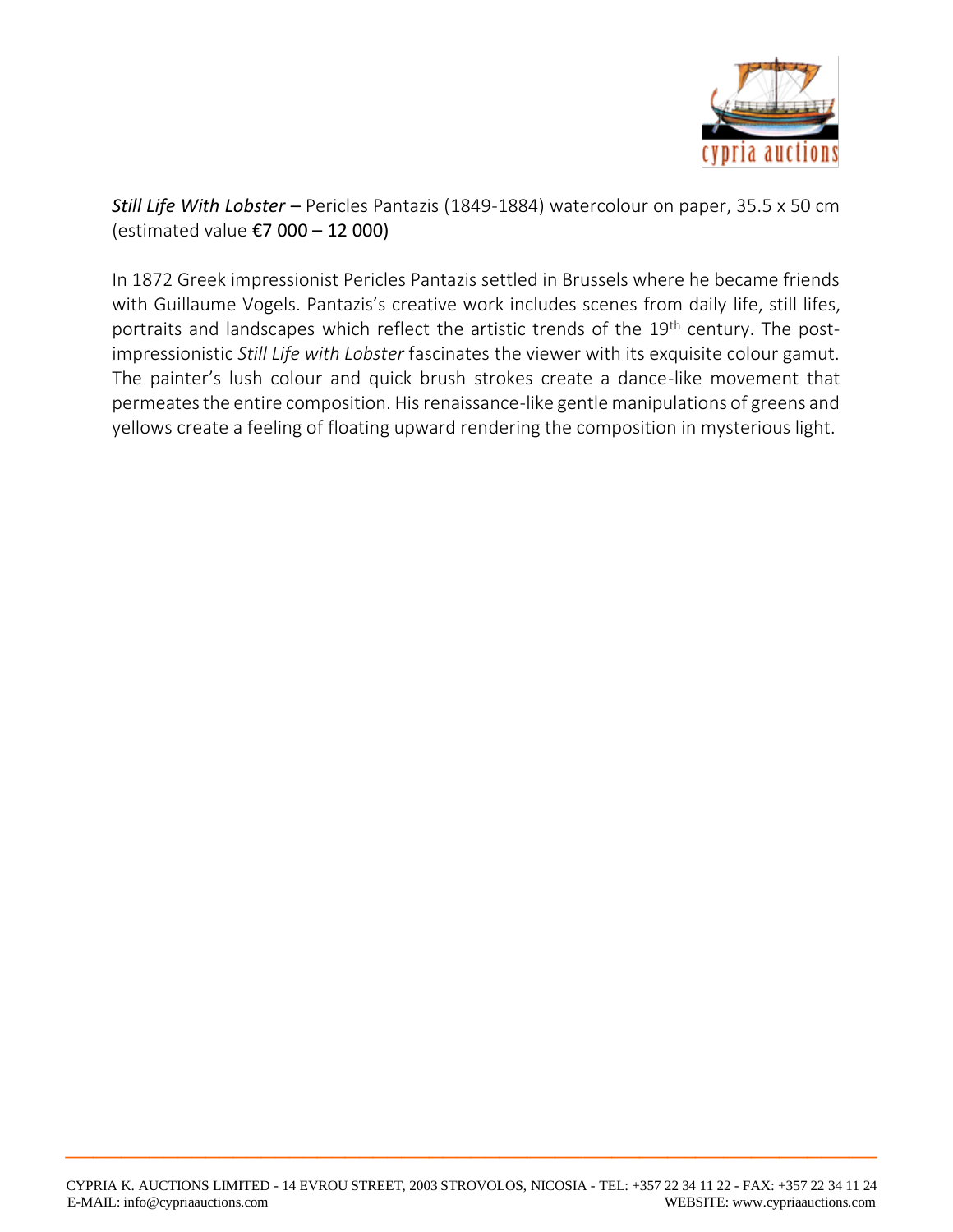

# **ΔΕΛΤΙΟ ΤΥΠΟΥ**

### Το **Fine Art Auction** της **Cypria**

Εσπερινή Δημοπρασία, Δευτέρα 29 Νοεμβρίου 7:00 μ.μ. στον Πολυχώρο ΕΝ ΤΥΠΟΙΣ στη Λευκωσία



Παρουσίαση έργων μέχρι 29 Νοεμβρίου στη Γκαλερί Κ

ΛΕΥΚΩΣΙΑ, 16 ΝΟΕΜΒΡΙΟΥ 2021 – Το *Παλιό Έθιμο του Γάμου* είναι ένας σαγηνευτικός πίνακας του σπουδαιότερου Κύπριου ναϊφ του 20<sup>ου</sup> αιώνα Μιχάλη Κάσιαλου (1885 – 1974). «Λατρεύω αυτόν τον πίνακα του Κάσιαλου όπως αγαπώ κάθε τι αυθεντικό και αμίμητο. Ο καμβάς του προσφέρει την εμπειρία μιας μνήμης που παρότι είναι αποτυπωμένη με ακρίβεια εντούτοις φαντάζει αιθέρια και απόλυτα σαγηνευτική,» λέει η Ρίτσα Κυριάκου, Διευθύνουσα Σύμβουλος της Cypria.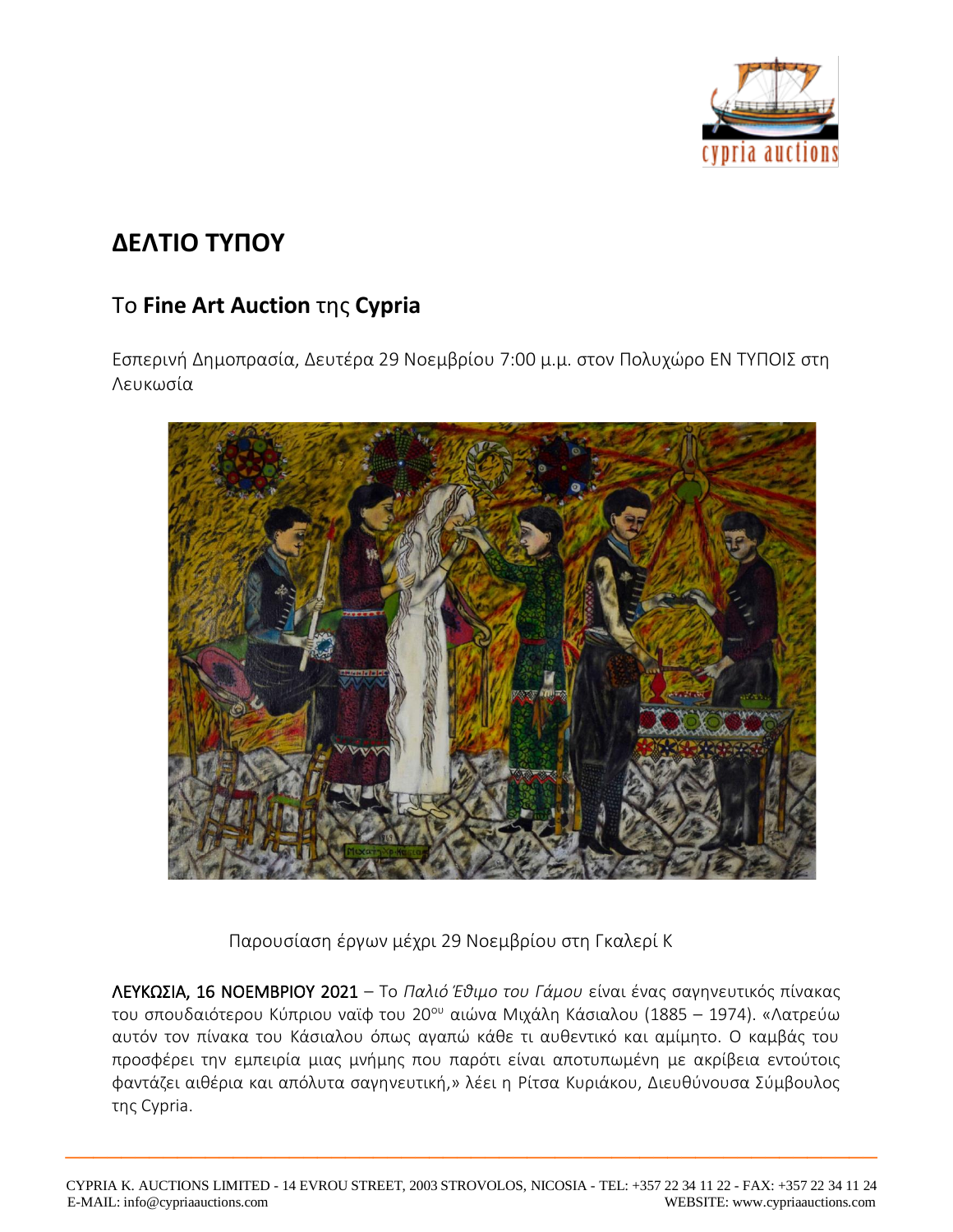

Το συναρπαστικό *Παλιό Έθιμο του Γάμου* (εκτ €22 000 – 35 000) συγκαταλέγεται στα έργα που αναμένεται ότι θα ηγηθούν του Fine Art Auction της Cypria. Η εσπερινή δημοπρασία θα γίνει το βράδυ της Δευτέρας 29 Νοεμβρίου στον Πολυχώρο Εν Τύποις στη Λευκωσία.

Το sale της Cypria αριθμεί 146 έργα προς δημοπράτηση ανάμεσα στα οποία υπάρχουν εμβληματικά έργα τέχνης Ελλήνων, Κυπρίων και Ευρωπαίων καλλιτεχνών από τα τέλη του 19<sup>ου</sup> αιώνα μέχρι σήμερα. Η μοναδική συλλογή της Cypria περιλαμβάνει επίσης σπάνιους χάρτες και εκδόσεις καθώς και υπέροχα κεραμικά.

Τα έργα προς δημοπράτηση παρουσιάζονται στην Γκάλερι Κ και το κοινό θα έχει την ευκαιρία να τα δει από κοντά μέχρι και το μεσημέρι της Δευτέρας 29 Νοεμβρίου. Η δημοπρασία θα γίνει στον Πολυχώρο Εν Τύποις στη Λευκωσία και θα μεταδίδεται ζωντανά μέσω της διεθνούς διαδικτυακής πλατφόρμας [www.invaluable.com](https://www.invaluable.com/auction-house/cypria-auctions-45o5wr14s7) όπου επενδυτές και συλλέκτες από οπουδήποτε στον κόσμο θα μπορούν να συμμετάσχουν με online bidding.

Ανάμεσα στα εμβληματικότερα έργα προς δημοπράτηση της Cypria ο σπανιότατος *Σταυρός Επίσκεψης Τέμπλου* (εκτ €25 000 – 40 000) ο οποίος τον 18<sup>ο</sup> αιώνα είχε κοσμήσει το εικονοστάσι που οδηγεί στο βωμό σε μια ελληνική ενοριακή εκκλησία πιθανότατα στην Μικρά Ασία αναμένεται ότι θα συγκεντρώσει το ενθουσιώδες ενδιαφέρον των συλλεκτών. Ο πολύτιμος εσταυρωμένος του ελληνικού ορθόδοξου κόσμου είναι ο ίδιος ένα έργο τέχνης καθώς και ένα από τα πολυτιμότερα έργα της δημοπρασίας.

Στα έργα με υψηλή εκτιμώμενη τιμή περιλαμβάνονται επίσης οι *Κανάτα και Μήλα* (εκτ €8 000 – 12 000) του μεγάλου Γάλλου ζωγράφου Jean Souverbie (1891 – 1981) και *Νεκρή Φύση με Αστακό* (εκτ €7 000 – 12 000) του Περικλή Πανταζή που θεωρείται ένας από τους σημαντικότερους Έλληνες Ιμπρεσιονιστές του 19ου αιώνα. *Μια Παρτίδα Σκάκι* (εκτ €4 000 – 6 000) του διάσημου Βρετανού ζωγράφου Terry Frost αποτελεί μια εξίσου μεγάλη επενδυτική ευκαιρία. Ο Frost χειρίζεται επιδέξια το μπλε και το μαύρο καταφέρνοντας να φτάσει στην αφαίρεση. Η λυρική νεκρή φύση του Τηλέμαχου Κάνθου (1910 – 1993) με τον τίτλο *Ασπρη μαντηλιά, φρούτα στην πήλινη τσούκα* (εκτ €4 500 – 7 000) και η *Καθιστή Γυναίκα* (εκτ €4 000 – 6 000) μια κυβιστική σύνθεση με καθαρές γραμμές του Χριστόφορου Σάββα αναμένεται επίσης να προσελκύσουν μεγάλο επενδυτικό ενδιαφέρον. Παρόμοιο ενδιαφέρον αναμένεται ότι θα δείξει το κοινό για το έργο *Αρένα Ν1* (εκτ €5 000 – 7 500) του Απόστολου Γιαγιάνου και *Φιγούρες σε Κόκκινο* (εκτ €6 500 – 10 000) του Δημήτρη Μυταρά.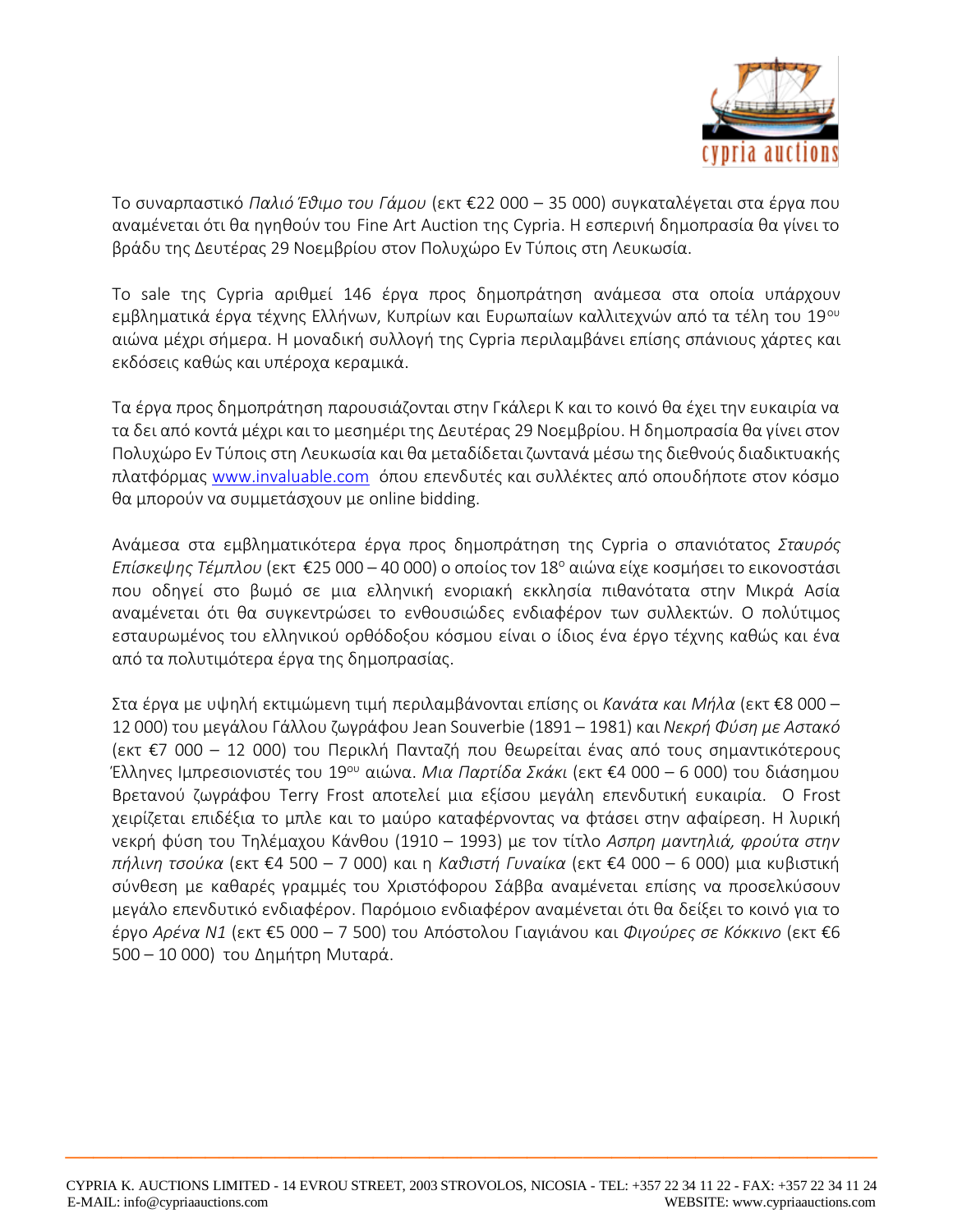



#### **HIGHLIGHTS**

*Greek Iconostasis Crucifix* - Circa 1750, Gesso, φύλλο χρυσού και χρυσό βερνίκι σε ξύλο, 155 x 127 x 10 εκ. Προέλευση: Christie's Λονδίνο, Ιδιωτική Συλλογή Η.Β. (εκτιμώμενη αξία €25 000 – 40 000)

Αυτός ο εξαιρετικά σπάνιος *Σταυρός Επίσκεψης Τέμπλου* που τον 18<sup>ο</sup> αιώνα στεφάνωνε το εικονοστάσι που οδηγούσε στο βωμό σε μια ελληνική ενοριακή ορθόδοξη εκκλησία πιθανότατα κάπου στην Μικρά Ασία αποτελεί το απόλυτο συλλεκτικό έργο και το ακριβώτερο έργο τέχνης της δημοπρασίας. Το άψυχο σώμα του Ιησού επάνω στον Σταυρό πλαισιώνεται από τις *Αποκαλυπτικές* προσωποποιήσεις των Ευαγγελιστών. Ο Σταυρός πλαισιώνεται από εκτεταμένα ξύλινα σκαλίσματα τα οποία εναλλάσσονται με επίχρυσα φυλλώματα τα οποία παραπέμπουν σε ελληνικά εικονογραφικά και στυλιστικά χαρακτηριστικά εκκλησιών της Μικράς Ασίας του 18<sup>ου</sup> αιώνα.

*Παλιό Έθιμο Γάμου* - Μιχαήλ Κάσιαλος (1885-1974) λάδι σε καμβά 72 x 102 εκ (εκτιμώμενη αξία €22 000 – 35 000)

Ο Κάσιαλος διακρίνεται για τον αυθορμητισμό με τον οποίο δημιουργεί τις μορφές που κυριαρχούν στην σύνθεση δίνοντας πάντοτε την αίσθηση ότι αιωρούνται σε ένα επίπεδο χώρο. Τα θέμα του είναι η αγροτική Κύπρος του 20ου αιώνα. Το προσεγγίζει με διάθεση να το οργανώσει σε κοινωνική εμπειρία ενώ καθοδηγούμενος από το καλλιτεχνικό του ένστικτο προσπαθεί να αποκαλύψει αυτό που πάντα διαφεύγει από την αντίληψη μας. Υπάρχει μια θρησκευτικότητα στον τρόπο που ο Κάσιαλος προσεγγίζει το *Παλιό Έθιμο Γάμου* την οποία αποπνέει έντονα η απόκοσμη φιγούρα της λευκής νύφης. Οι κόκκινες γραμμές που «προσομοιώνουν» την οπτική